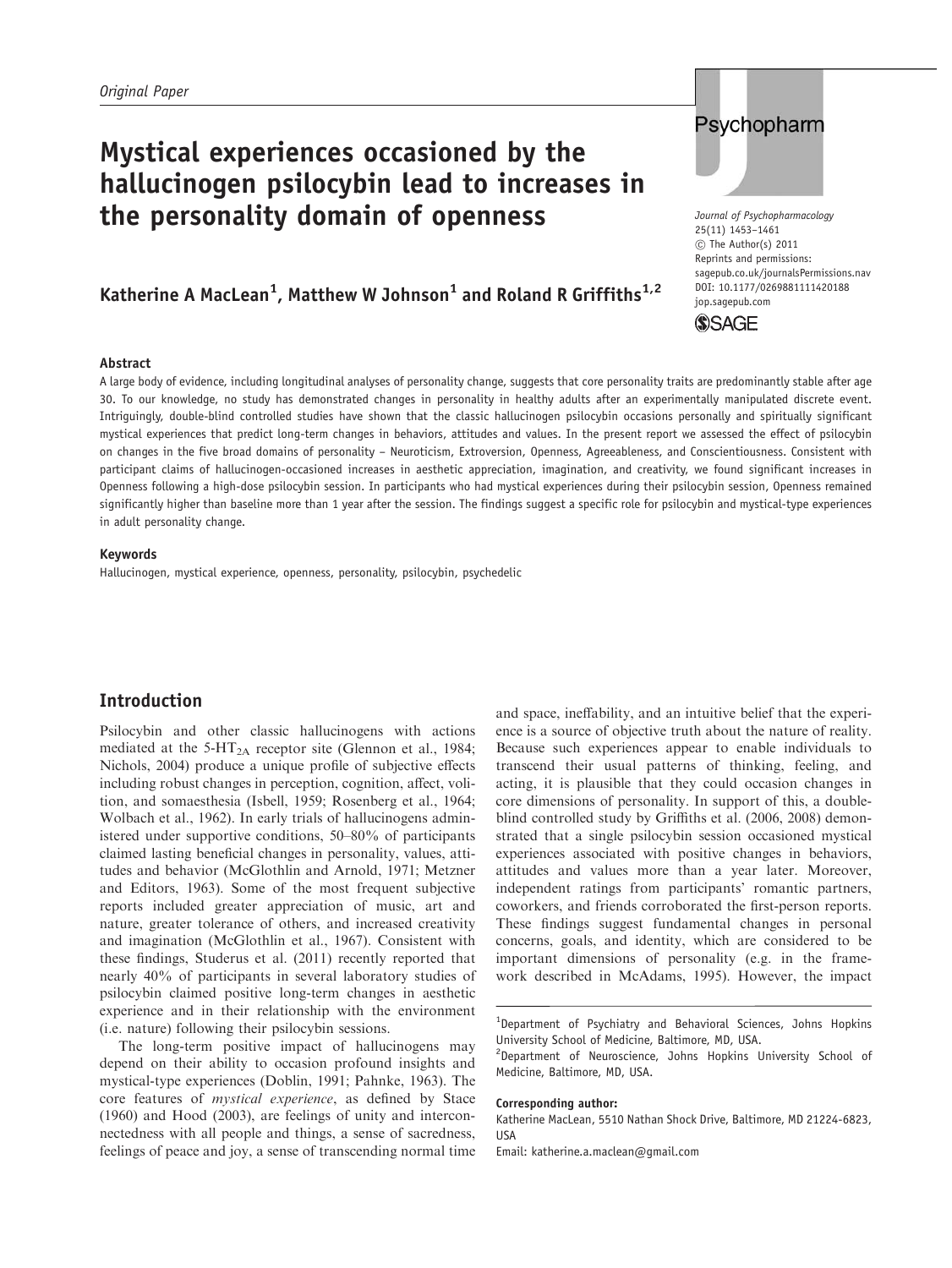There is general agreement that personality traits are relatively enduring styles of thinking, feeling, and acting (McCrae and Costa, 1997). The most widely accepted model of personality structure is the five-factor model, which describes five broad domains of personality, each encompassing many related traits: Neuroticism, Extroversion, Openness, Agreeableness and Conscientiousness (Digman, 1990; McCrae, 2009). Many studies have confirmed that these personality factors are heritable (Bouchard et al., 1990) and reliable across cultures, suggesting a universal human personality structure that is rooted in biology (McCrae and Costa, 1997). Longitudinal studies have shown that individual personality is predominantly stable across the lifespan. Although there are mean-level personality changes after age 30, these shifts are typically gradual and subtle  $(1-2T\text{-score})$ points per decade; Terracciano et al., 2005).

Despite the relatively stable nature of personality, researchers have hypothesized that significant life events could change adult personality quite dramatically. Studies investigating individual differences in personality trait change have found that certain life experiences are associated with changes in adult personality (see review in Roberts and Mroczek, 2008). For example, personality changes have been associated with divorce (e.g. increases in Extroversion and Openness in women, Costa et al., 2000), remarriage (e.g. decreases in Neuroticism in men, Mroczek and Spiro, 2003), and career success (e.g. decreases in Conscientiousness in individuals who were fired versus promoted, Costa et al., 2000). However, such correlational studies cannot address the causal link between particular events and subsequent personality change.

Relatively little research has investigated personality change in the laboratory, likely because events that might be expected to change personality are difficult to create under experimental (i.e. randomized or assigned) conditions. Some studies have shown changes in personality after experimental treatment interventions in patients, such as several weeks of antidepressant medication (e.g. Costa et al., 2005) and intensive outpatient counseling for substance abuse rehabilitation (Piedmont, 2001). Personality changes have also been shown in healthy adults after 3 months of intensive contemplative training in attention and emotion regulation (Sahdra et al., 2011). These personality changes, as well as socioemotional and behavioral improvements, were maintained several months after completion of training, suggesting possible long-term benefits.

To our knowledge, no study has prospectively demonstrated personality change in healthy adults after an experimentally manipulated discrete event. Although it has been speculated that treatment with classic hallucinogens could be a method for occasioning dramatic and rapid personality change (Unger, 1964), a controlled study of LSD in healthy volunteers failed to find significant changes in a large battery of empirical measures of personality, aesthetic sensitivity, and creativity 6 months after LSD sessions (McGlothlin et al., 1967). Nevertheless, these investigators confirmed the subjective claims of long-term change frequently reported in uncontrolled trials.

The subjective claims of hallucinogen-occasioned long-term changes (McGlothlin and Arnold, 1971; McGlothlin et al., 1967; Metzner and Editors, 1963; Studerus et al., 2011) appear to align with the modern personality construct of Openness, which encompasses aesthetic appreciation and sensitivity, imagination and fantasy, and broad-minded tolerance of others' viewpoints and values. The present report combines data from two double-blind controlled studies of psilocybin (Griffiths et al., 2006, 2011) to analyze changes in Openness and the other four broad personality domains using the NEO Personality Inventory (Costa and McCrae, 1992). Personality change was assessed 1–2 months after a high-dose psilocybin session and again more than 1 year later to determine the persistence of personality change. Consistent with previous results indicating a correlation between mystical experiences during the session and longterm spiritual significance and personal meaning attribution (Griffiths et al., 2008), we hypothesized that mystical experiences during the psilocybin session would lead to enduring increases in Openness.

## Methods

## **Participants**

Recruitment methods and screening procedures were similar across the two studies. Participants were recruited from the local community by flyers announcing 'a study of states of consciousness brought about by psilocybin, a naturally occurring psychoactive substance used sacramentally in some cultures'. The first phase of screening involved a scripted telephone interview, which was used to pre-screen for the major inclusion/exclusion criteria. Common reasons for not passing the telephone screen included distance from study site, extensive prior hallucinogen use, and inability to make the time commitment required for participation. Individuals who passed the telephone screen (approximately 20% of those screened) were evaluated in person for inclusion/exclusion criteria and medical and psychiatric health, as described previously for human research with classic hallucinogens (Johnson et al., 2008). The inclusion/exclusion criteria were similar across the two studies, although participants in Study 2 were permitted to have limited prior experience with hallucinogens (Griffiths et al., 2011). The single participant in Study 2 who had prior lifetime experience with psilocybin was excluded from the present analyses. In addition, one participant in Study 1 (Griffiths et al., 2006) had incomplete personality data and was excluded. Thus, the present analyses included 52 hallucinogen-naïve participants (Table 1). Participants were generally well educated (54% had postgraduate degrees) and spiritually active (90% regularly participated in religious services, discussion groups, prayer, or meditation).

Participants did not receive monetary compensation but generally reported being motivated by curiosity about the effects of psilocybin and the opportunity for extensive selfreflection. The Institutional Review Board of the Johns Hopkins University School of Medicine approved the studies, and all participants gave their informed consent before participation.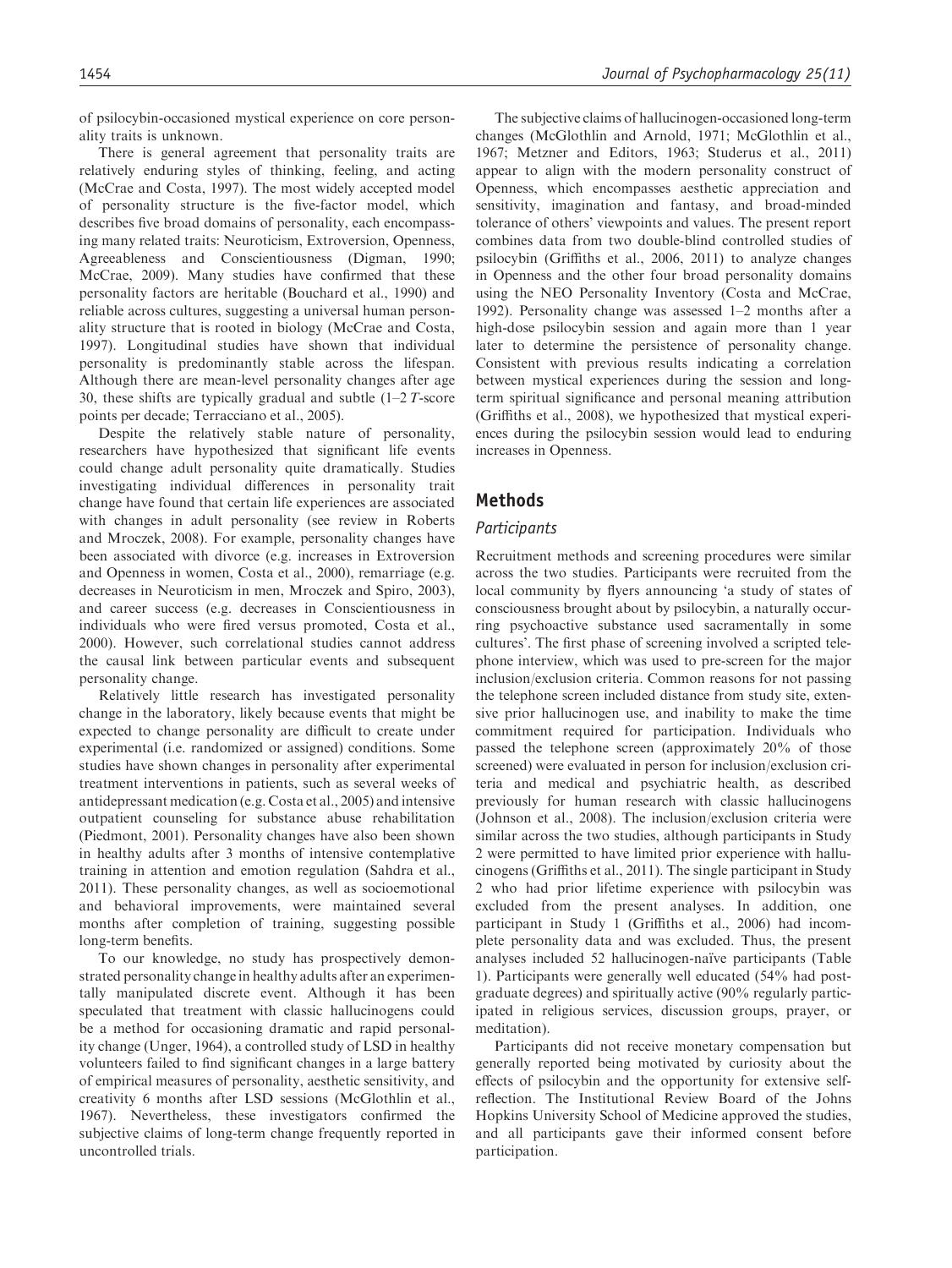#### Psilocybin sessions

Dose conditions. Participants completed 2–5 8-h drug sessions, with consecutive sessions separated by at least 3 weeks. Participants were informed that they would receive a 'moderate or high dose' of psilocybin during one of their drug sessions, but neither the participant nor the session monitors knew when this session would occur. In Study 1 (Griffiths et al., 2006), each participant received psilocybin (30 mg/70 kg body weight) on one session and an active control drug, methylphenidate (40 mg/70 kg), on the other one or two sessions. In Study 2 (Griffiths et al., 2011), each participant received four doses of psilocybin (5, 10, 20 and 30 mg/70 kg) in ascending or descending order (50% random assignment) across four sessions, with a fifth placebo session quasi-randomly inserted in the sequence. In the present report, we analyzed mystical experiences and changes in personality associated with the high-dose (30 mg/70 kg) psilocybin session.

Session protocol. Participants received extensive preparation and met with session monitors for at least 8 h on several different occasions prior to their first drug session, in line with recommendations for hallucinogen research (Johnson et al., 2008). The drug was orally administered in capsule form with 100 mL water at the beginning of each session. During the session, participants were encouraged to lie down on a couch, use an eye mask to block external visual distraction, wear headphones through which a music program was played, and focus their attention on their inner experiences.

#### Measures

NEO Personality Inventory (NEO-PI). Personality was assessed at screening, 1–2 months after each drug session, and approximately 14 months after the last drug session

Table 1. Demographic and Personality Variables at Screening

|                            | Study 1             | Study 2             |
|----------------------------|---------------------|---------------------|
| Age at study entry (years) | $46(24-64)$         | $46(29-62)$         |
| Sex                        | 14 M, 21 F          | 8M, 9F              |
| Education                  | $4.2(2-5)$          | $4.0(2-5)$          |
| Mysticism Scale - Lifetime | 215 (184-283)       | 216 (124-282)       |
| NEO Personality Inventory  |                     |                     |
| Neuroticism                | $41.8(26.4 - 64.6)$ | $46.1(19.3-61.3)$   |
| Extroversion               | 55.3 (31.3-76.4)    | 52.1 (34.0-78.0)    |
| <b>Openness</b>            | $65.4(42.1 - 80.3)$ | $62.7(45.6-83.8)$   |
| Agreeableness              | 55.7 (41.0-75.1)    | 55.1 (37.2-72.6)    |
| Conscientiousness          | $51.0(22.7-80.6)$   | $51.7(32.9 - 72.1)$ |

The table presents mean values (with ranges in parentheses) for hallucinogen-naïve participants with complete personality data ( $n = 35$  in Study 1;  $n = 17$  in Study 2). Educational achievement was scored on the following scale:  $1 =$ high school diploma; 2 = some college; 3 = college degree; 4 = some graduate study; 5 = graduate degree. Mystical experiences across the lifetime were quantified as total score on the Hood Mysticism Scale at screening (Hood et al., 2001). Personality was assessed using a computer-based version of the revised NEO Personality Inventory (Costa and McCrae, 1992). No significant study-group differences in demographic or personality variables were evident at screening ( $p$ -values  $> 0.10$ ).

using a computer-based version of the revised NEO-PI (Costa and McCrae, 1992). This 240-item instrument measures the five factors of personality and the six facets that define each factor. The facets of Openness are Fantasy (e.g. 'I have a very active imagination'), Aesthetics (e.g. 'I am intrigued by patterns I find in art and nature'), Feelings (e.g. 'I experience a wide range of emotions and feelings'), Ideas (e.g. 'I often enjoy playing with theories or abstract ideas'), Values (e.g. 'I consider myself broad-minded and tolerant of other people's lifestyles'), and Actions (e.g. 'I think it's interesting to learn and develop new hobbies'). Items were answered on a 5-point scale ranging from strongly disagree to strongly agree, and raw scores were standardized as T scores ( $M = 50$ ,  $SD = 10$ ) using the combined-sex norms reported in the NEO-PI-R manual.

States of Consciousness Questionnaire (SOCQ). Mystical-type phenomena during the drug sessions were assessed using 43 mystical experience items embedded within a 100-item instrument, the States of Consciousness Questionnaire (SOCQ), which assesses phenomenological content during altered states of consciousness (Griffiths et al., 2006). The mystical experience items have been shown to be sensitive to the effects of psilocybin (Doblin, 1991; Griffiths et al., 2006, 2011; Pahnke, 1963;) and other hallucinogens (Richards et al., 1977; Turek et al., 1974). The SOCQ was administered after each session (approximately 7 h after capsule administration). Items were answered on a 6-point scale ranging from 0 (none, not at all) to 5 (extreme, more than ever before in my life and stronger than 4). Data on each of the following six subscales were expressed as percentage of maximum possible score: unity; transcendence of time and space; ineffability and paradoxicality; sacredness; noetic quality; and positive mood. Consistent with previous research (Griffiths et al., 2006), a 'complete mystical experience' was defined as having a score of 60% or higher on each subscale. A total score was also calculated as the mean across all items in the six subscales.

Mysticism Scale. The Mysticism Scale was originally developed to assess mystical experiences across the lifetime and has been validated in several studies, including crossculturally (Hood, 1975, 2003; Hood et al., 2001). Items were answered on a 9-point scale ranging from -4 (this description is extremely not true of my own experience) to  $+4$  (this description is extremely true of my own experience). Total score (sum across 32 items) was used to quantify lifetime mystical experiences at screening (see Table 1). In addition, a modified version of the Mysticism Scale was used to assess mystical effects during the drug sessions. Participants completed the experience-specific version approximately 7 h after capsule administration and answered the items in reference to their experiences since receiving the capsule that morning.

APZ. The APZ is a 72-item yes/no questionnaire designed to assess altered states of consciousness, including those produced by hallucinogens (Dittrich, 1998). The three scales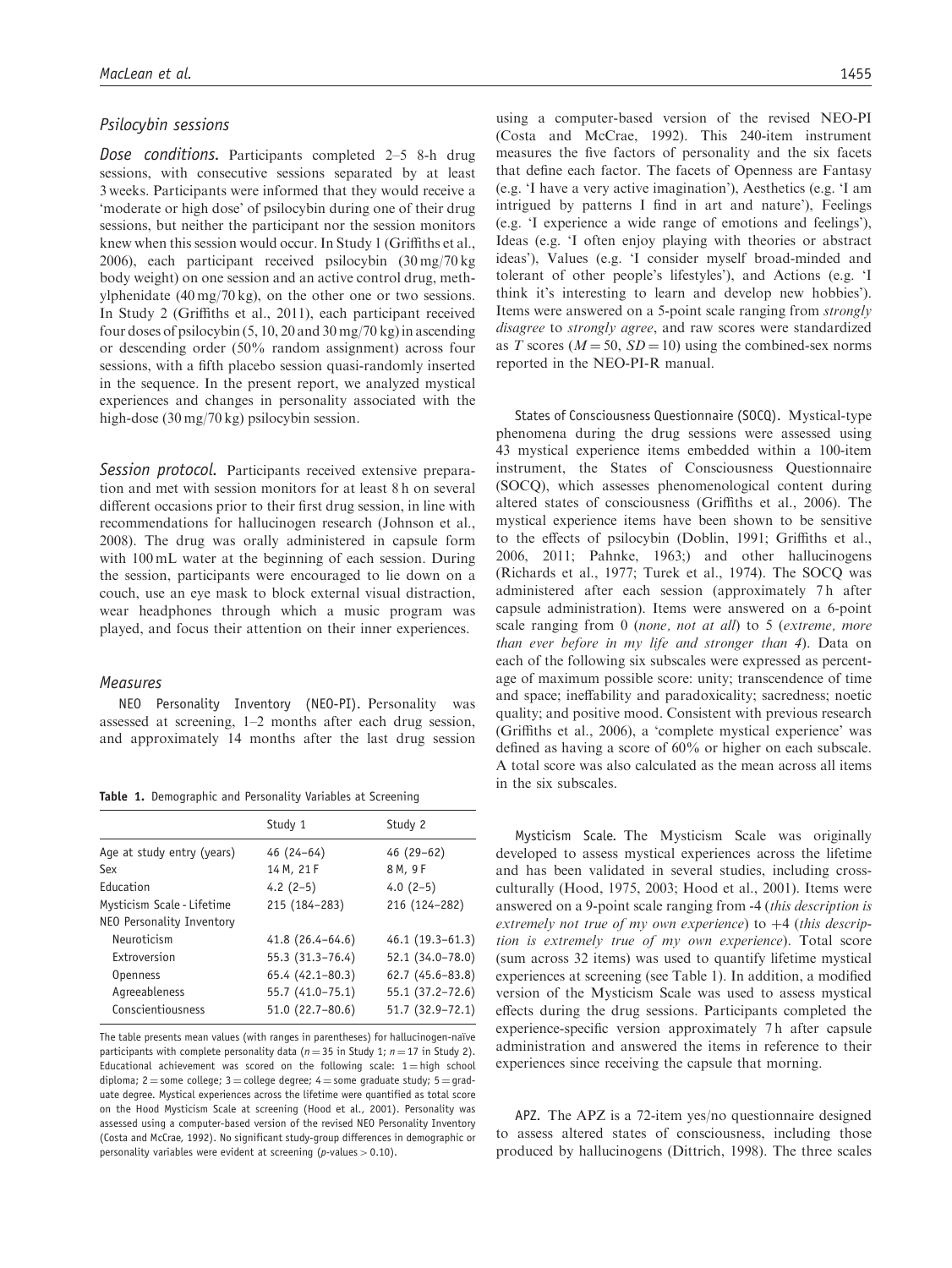on the APZ are OSE ('oceanic boundlessness'; this scale assesses phenomena such as unity, bliss, and transcendence of time and space); VUS ('visionary restructuralization'; this scale assesses visual pseudo-hallucinations, illusions, and synaesthesias); and AIA ('dread of ego dissolution'; this scale assesses dysphoric feelings such as anxiety, fear, and feeling trapped). Data on each scale were expressed as percentage of maximum possible score.

## Analysis

We combined data from two double-blind psilocybin studies to achieve greater statistical power to detect personality change at the group level and to examine personality change in sub-groups of individuals who differed in mystical-type psilocybin effects. Because Study 2 involved multiple doses of psilocybin in addition to the single high dose used in Study 1, it was not possible to completely isolate the highdose session in Study 2. However, the session protocol implemented in Study 2 was identical to that used in Study 1. Furthermore, changes in personality following the highdose session were always assessed within 1–2 months of the high-dose session and before any subsequent session.

We hypothesized that mystical experiences during the psilocybin session, as measured by the SOCQ, would lead to increases in Openness. We investigated this prediction using three analysis approaches (all analyses were conducted in SPSS version 18.0). First, we used multivariate repeated measures analysis of variance (ANOVA) to analyze changes in Openness and the other four NEO-PI factors (Neuroticism, Extroversion, Agreeableness, and Conscientiousness) from screening to post-test (1–2 months after the high-dose psilocybin session). After confirming that Openness changed significantly following the high-dose session, we calculated Pearson's linear correlations between changes in Openness and session-day measures (the SOCQ, the Mysticism Scale, the OSE, the VUS, and the AIA). We then confirmed via regression analysis that mystical experience, as measured by the SOCQ, was a significant predictor of changes in Openness. Specifically, we conducted a series of linear regression analyses that tested the predictive power of the SOCQ above and beyond the predictive power of the four questionnaire measures that also correlated with Openness change (the Mysticism Scale, the OSE, the VUS, and the AIA). In each of four models (one model for each questionnaire), we tested the following predictors of Openness at post-test in a stepwise manner: 1) Openness at screening, 2) an alternate questionnaire measure (e.g. total score on the Mysticism Scale), and 3) mystical score on the SOCQ. We hypothesized that mystical score on the SOCQ (Step 3) would explain significantly more variability in Openness than each of the alternate questionnaire measures (Step 2), as indicated by significant estimates of R-squared change from Step 2 to Step 3.

Finally, we compared Openness change in participants who met the criteria for having had a complete mystical experience during their high-dose session  $(n = 30)$  with participants who did not meet the criteria  $(n = 22)$ . We used the 'complete mystical experience' classification (60% on each subscale of the SOCQ) rather than data-driven classification

(e.g. median split) for several reasons. First, median split analyses have been associated with reductions of power and effect size (MacCallum et al., 2002). Second, classification based on subscale scores takes into account the breadth of mystical-type effects, which total score does not. For example, a participant could have a high total score while not endorsing many sacredness items. Finally, designating participants who met the criteria for a complete mystical experience allowed a comparison with previous studies (Griffiths et al., 2006, 2008, 2011; Pahnke, 1963; Richards et al., 1977).

## Results

## Changes in personality following the psilocybin session

Consistent with our hypothesis, the repeated measures ANOVA showed that Openness increased significantly from screening to post-test  $(M = +2.8, F(1, 51) = 5.47, p = 0.023,$  $\eta_{\rm p}^2 = 0.10$ ). Moreover, because participants received the high dose on different sessions, it was possible to conduct a comparison analysis of changes in Openness following the first session in the subgroup of participants who did not receive a high dose of psilocybin on that session  $(n = 30$  participants received inactive placebo, methylphenidate, or 5 mg/70 kg of psilocybin on their first session). There were no significant changes in Openness after the first session in this subgroup  $(F(1, 29) = 0.52, p = 0.48)$ . Finally, with regard to changes in the other four personality factors after the high-dose session, there were no significant changes from screening to post-test in Neuroticism  $(M = -0.5; F(1, 51) = 0.24, p = 0.62)$ , Extroversion  $(M = +0.8; \quad F(1, 51) = 0.79, \quad p = 0.38)$ , Agreeableness  $(M = +1.7; F(1, 51) = 2.31, p = 0.16)$ , or Conscientiousness  $(M = -0.9; F(1, 51) = 1.22, p = 0.28)$ , and test–retest correlations were high across assessments  $(rs = 0.61 - 0.84)$ . Taken together, these results indicate predominantly stable personality traits with specific increases in Openness following the high-dose session.

## Relationship between session-day effects and changes in Openness

We hypothesized that individual differences in mystical experience during the psilocybin session, as measured by the SOCQ, would be related to individual differences in Openness change. There was considerable variability in mystical-type effects during the high-dose session, with nearly the full range of possible scores (range: 0.03–1.00) represented across the six subscales of mystical experience. Consistent with our hypothesis, mystical experience (mean score across all of the items in the six subscales) correlated significantly with increases in Openness  $(r=0.42, p=0.002;$  Figure 1). Importantly, mystical experience did not correlate significantly with screening levels of Openness  $(r=0.12, p=0.41)$ or its facets; the highest correlation was with Feelings  $(r = 0.24, p = 0.09).$ 

Changes in Openness were also correlated with scores on the Mysticism Scale ( $r = 0.33$ ,  $p = 0.017$ ), the OSE ( $r = 0.44$ ,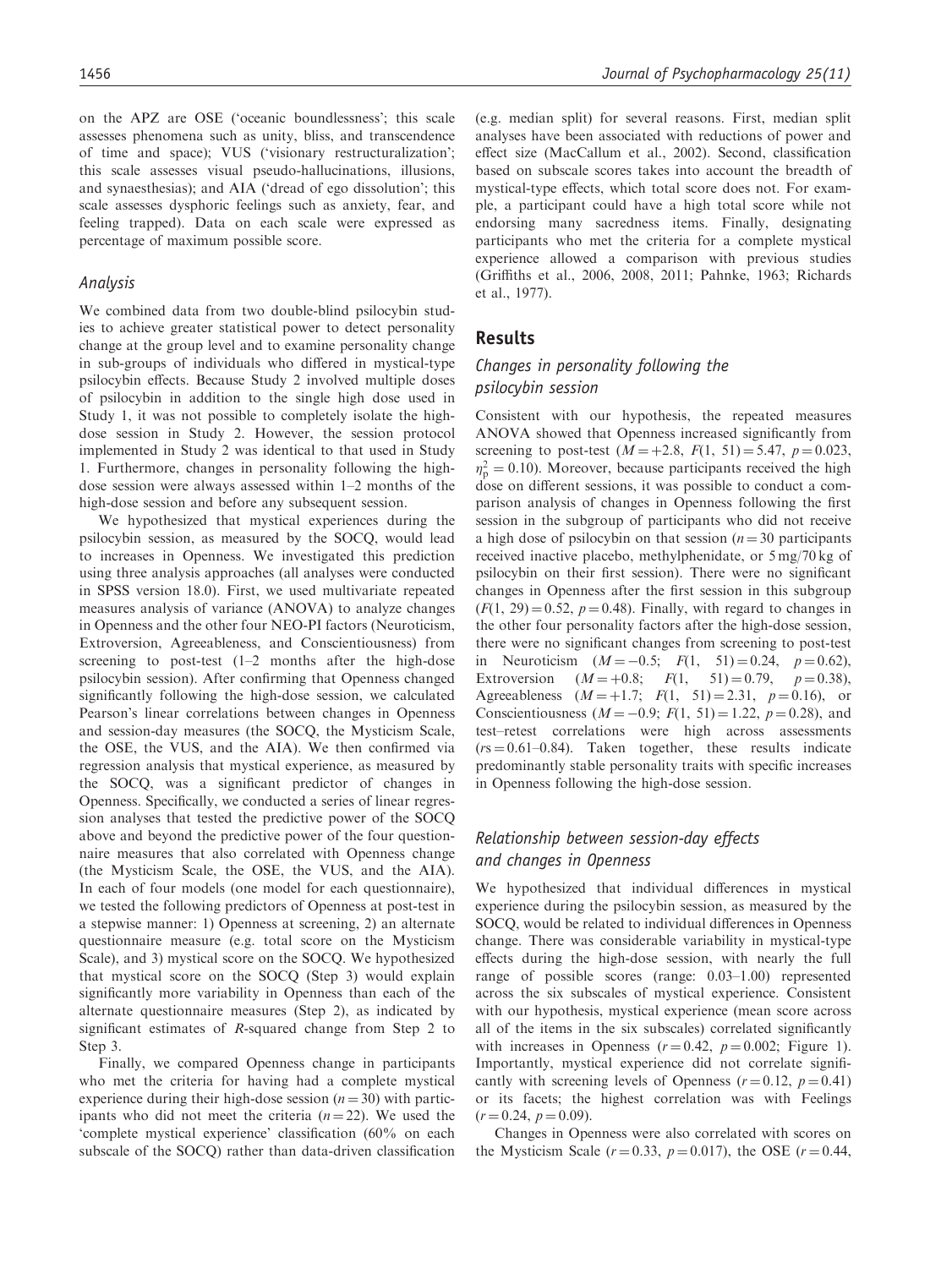$p = 0.001$ , the VUS ( $r = 0.41$ ,  $p = 0.003$ ), and the AIA  $(r = 0.31, p = 0.024)$ . The significant relationships shown by Pearson's linear correlations were also shown by Spearman's rank order correlations between change in Openness and the SOCQ ( $r_s = 0.47$ ,  $p < 0.001$ ), the Mysticism Scale ( $r_s = 0.40$ ,  $p = 0.003$ ), the OSE ( $r_s = 0.45$ ,  $p = 0.001$ ), the VUS ( $r_s = 0.47$ ,  $p < 0.001$ ), and the AIA ( $r<sub>s</sub> = 0.33$ ,  $p = 0.018$ ). However, a series of stepwise regression analyses showed that the SOCQ explained significantly more variability in Openness change than the Mysticism Scale (*R*-squared change  $= 0.046$ ,  $p = 0.033$ ), the OSE (*R*-squared change = 0.047,  $p = 0.031$ ), the VUS (*R*-squared change  $= 0.042$ ,  $p = 0.036$ ), and the AIA (*R*-squared change = 0.12,  $p = 0.001$ ).

## Effect of mystical experience on changes in Openness

We further examined the relationship between mystical experience and increases in Openness by comparing participants who met the criteria for having had a complete mystical experience during their high-dose session ( $n = 30$ ) with participants who did not meet the criteria ( $n = 22$ ). ANOVA revealed a significant interaction between time (screening vs. post-test) and group (complete mystical experience vs. no complete mystical experience)  $(F(1,$ 50) = 9.32,  $p = 0.004$ ,  $\eta_p^2 = 0.16$ ). Follow-up *t*-tests confirmed that the complete mystical experience group showed significant increases in Openness from screening to post-test  $(M = +5.7;$  $t(29) = 3.44$ ,  $p = 0.002$ ) while the other group did not  $(M = -1.2; t(21) = 0.87, p = 0.39)$  (Figure 2). Five of the six

facets of Openness showed this same pattern when examined individually: the interaction between time and group was significant for Fantasy ( $p = 0.029$ ,  $\eta_p^2 = 0.09$ ), Aesthetics ( $p = 0.010$ ,  $\eta_p^2 = 0.13$ ), Feelings ( $p = 0.038$ ,  $\eta_p^2 = 0.08$ ), Ideas ( $p = 0.014$ ,  $\eta_{\rm p}^2 = 0.11$ ), and Values ( $p = 0.036$ ,  $\eta_{\rm p}^2 = 0.09$ ), but not Actions  $(p = 0.19)$ . Follow-up *t*-tests for the five facets showing significance confirmed that the complete mystical experience group increased in these facets while the other group did not (Figure 3).

## Follow-up

The persistence of increases in Openness was assessed at a follow-up assessment conducted more than 1 year after the high-dose session ( $M = 16$  months). In participants who had a complete mystical experience  $(n = 30)$ , Openness levels at follow-up decreased slightly from post-test but did not differ significantly from Openness levels at post-test  $(p=0.12)$  and remained significantly higher than at screening  $(M = +4.2;$  $F(1, 29) = 4.17, p = 0.050, \eta_{\rm p}^2 = 0.13$ ). In contrast, participants who did not have a complete mystical experience  $(n = 21)$  had nearly identical Openness levels at follow-up and screening  $(M = -0.3; p = 0.86).^{1,2}$ 

## **Discussion**

We observed significant increases in Openness after a highdose psilocybin session that were larger in magnitude than changes in personality typically observed in healthy adults over decades of life experience (Terracciano et al., 2005).



Figure 1. Change in Openness from screening to post-test as a function of mystical experience during the high-dose psilocybin session ( $n = 52$ ). Data points show individual experimental data; a linear regression line has been fit to those data.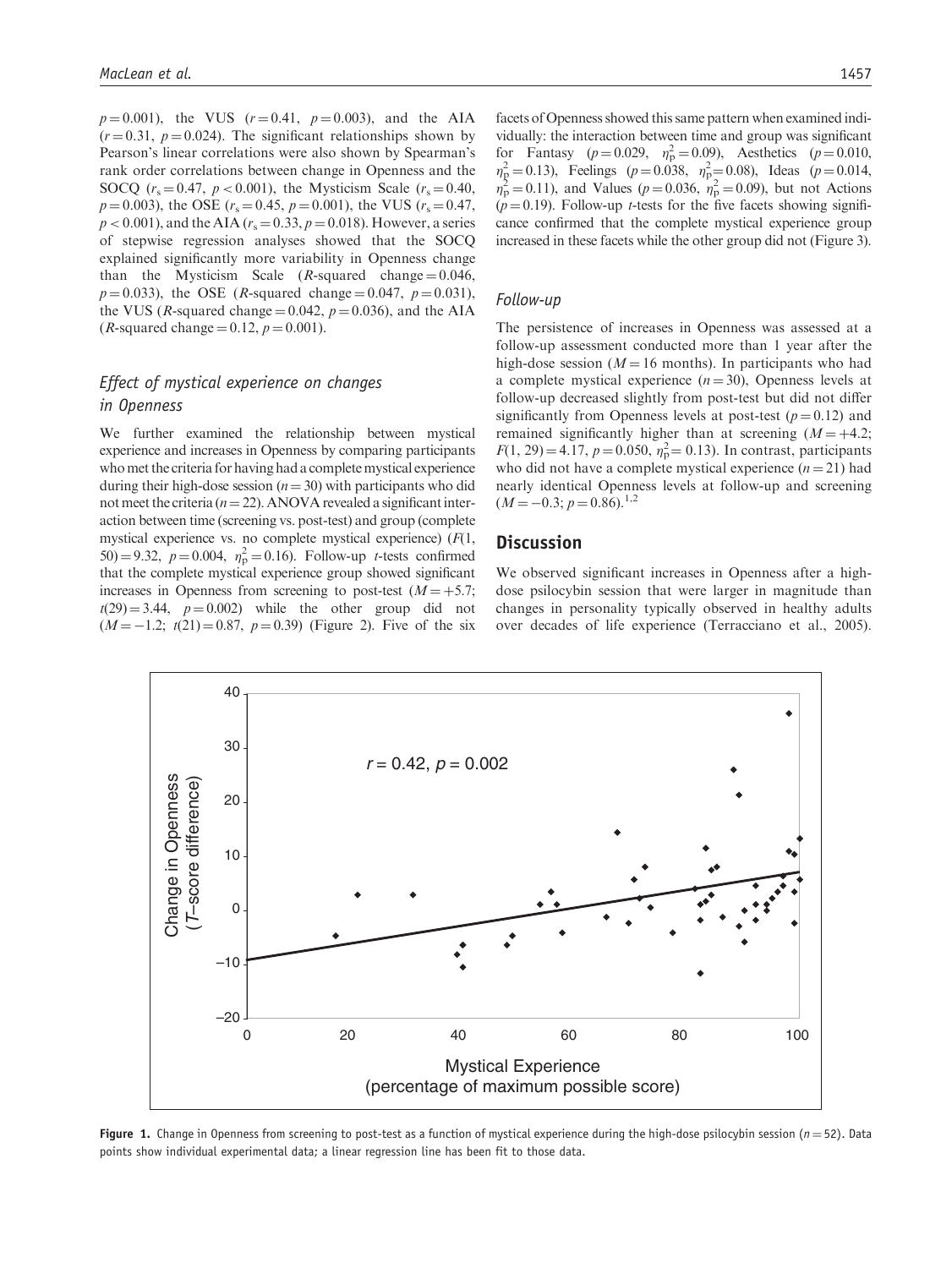

Figure 2. Changes in Openness after psilocybin in participants who did and did not have mystical experiences. Figure shows Openness T scores at screening (Pre) and post-test (Post) in participants who had a complete mystical experience ( $n = 30$ ; filled symbols) and those who had an incomplete or no mystical experience ( $n = 22$ ; open symbols). Data points are means; bars show  $\pm 1$  SEM; asterisk indicates a significant difference ( $p < 0.001$ ) at the post-psilocybin assessment. Screening levels of Openness and its facets did not differ between participants who met the criteria for having had a complete mystical experience and those who did not (p-values  $> 0.10$ ).



Figure 3. Changes in five facets of Openness after psilocybin in participants who did and did not have mystical experiences. Figure shows facet  $T$ scores (Fantasy, Aesthetics, Feelings, Ideas and Values) at screening (Pre) and post-test (Post) in participants who had complete mystical experiences (black bars) and those who did not (grey bars). Bars show means; brackets indicate statistical differences (\*p < 0.05, \*\*p < 0.01).

Moreover, in participants who met criteria for having had a complete mystical experience during their psilocybin session, Openness remained significantly higher than baseline more than 1 year after the session. This is the first study to demonstrate changes in personality in healthy adults after an experimentally manipulated discrete event. To our knowledge, the only other experimental (i.e. randomized) intervention reported to change healthy adults' personality involved hundreds of hours of solitary meditation over the course of 3 months (Sahdra et al., 2011). The present findings are suggestive of lasting change in core personality traits. However, it will be important to replicate these results in larger groups of individuals with diverse baseline personality profiles.

It is informative to compare the magnitude of Openness change observed in the present study with previous findings of longitudinal personality change. During normal aging, Openness typically decreases linearly at a rate of approximately 1T-score point per decade (see Figure 4 in Terracciano et al., 2005). In comparison, participants in the present study who had a complete mystical experience during their psilocybin session increased more than 4 T-score points from screening to follow-up. Notably, this increase is larger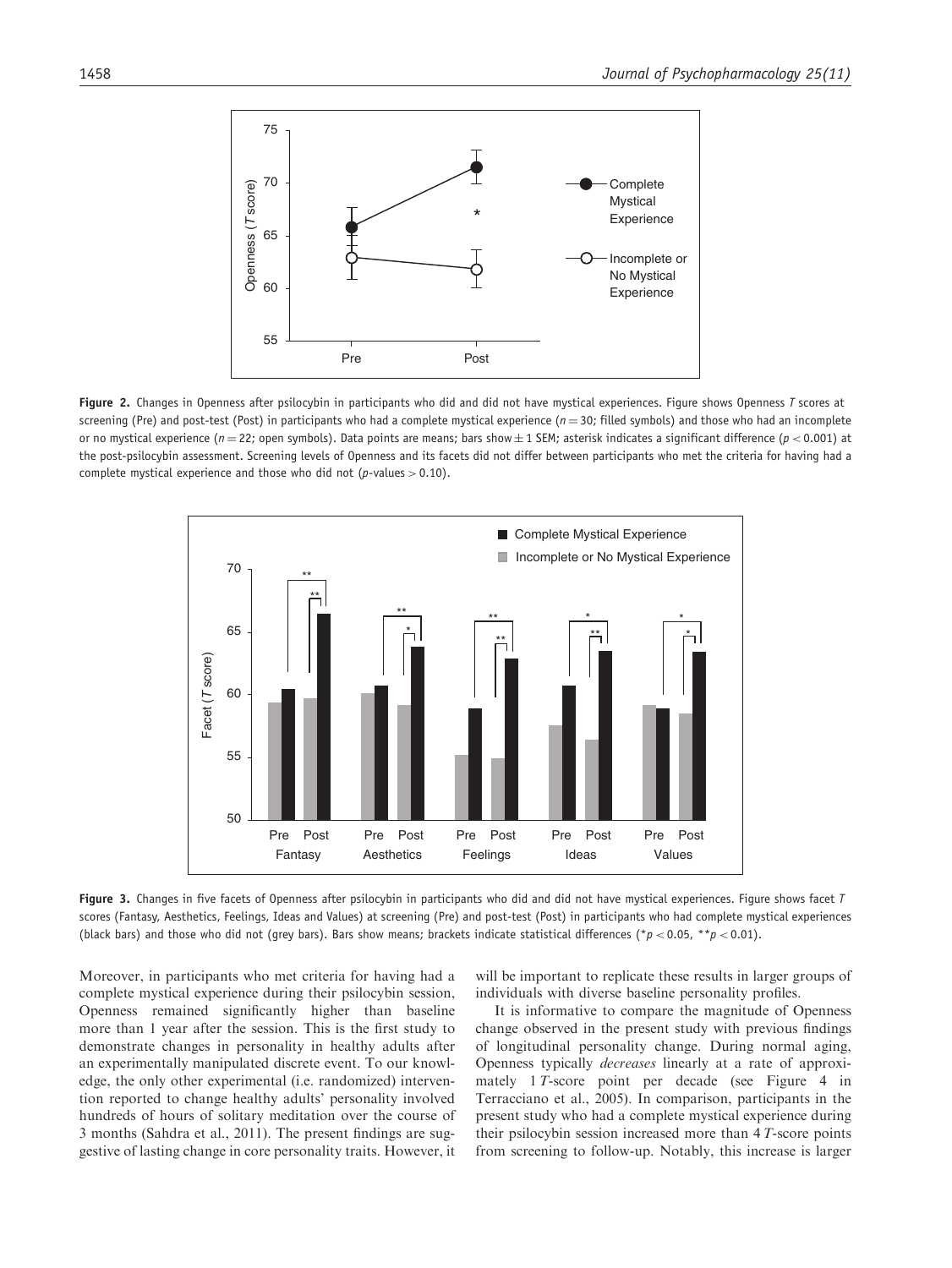than increases in Openness seen in individuals treated successfully with antidepressant medication (see Figure 1 in Costa et al., 2005) and intensive outpatient counseling for substance abuse (see Table 1 in Piedmont, 2001).

Openness includes a relatively broad range of intercorrelated traits covering aesthetic appreciation and sensitivity, fantasy and imagination, awareness of feelings in self and others, and intellectual engagement. People with high levels of Openness are 'permeable to new ideas and experiences' and 'motivated to enlarge their experience into novel territory' (DeYoung et al., 2005). Openness is strongly associated with creativity (Silvia et al., 2009), and some of its facets (Ideas, Values) are correlated with general fluid intelligence and cognitive ability (DeYoung et al., 2005, 2009). Although the present study did not directly investigate the corollary benefits of increased Openness, significant increases in nearly all of the facet scores indicate the potential for improvements in aesthetic and cognitive domains.

Very few controlled studies have attempted to characterize the effects of classic hallucinogens on aesthetic and creative outcomes. One previous well-controlled study of LSD (McGlothlin et al., 1967) found evidence for short-term improvements on measures of artistic ability (e.g. figure drawings), aesthetic sensitivity (e.g. compatibility between participant and expert ratings of paintings), and creativity (e.g. generating alternate uses for a common object). However, they failed to find significant improvements in creativity or aesthetic measures at a 6-month follow-up. Notably, the McGlothlin study included graduate students who were paid for participation, generally showed little interest in LSD, and received minimal preparation and support for the LSD sessions. In contrast, the present study included unpaid community volunteers who were motivated by curiosity about the effects of psilocybin and received extensive interpersonal preparation and support for the psilocybin sessions. It is likely that differences in participant motivation and preparation contributed to different longterm outcomes following hallucinogen sessions. In addition, nearly all of the participants in the present study regularly engaged in spiritual activities such as religious services, prayer, and meditation. It is possible that such individuals are particularly sensitive to the mystical-type effects of psilocybin, which were predictive of increases in Openness.

Cross-sectional methods have been used to examine differences in personality, attitudes and values between regular hallucinogen users and controls. A study in Brazil by Grob et al. (1996) found that individuals who used the hallucinogenic plant ayahuasca as a spiritual sacrament had lower trait levels of excitability, disorderliness and impulsivity, and higher trait levels of confidence, gregariousness and optimism compared with community members who did not use ayahuasca. Lerner and Lyvers (2006) found that individuals who used hallucinogens valued spirituality, concern for others, concern for the environment (i.e. nature), and creativity more highly than individuals who used other illicit drugs (e.g. marijuana, amphetamine, heroin). Although the findings are suggestive of personality changes that might be associated with hallucinogen exposure, it is not possible to isolate the effects of hallucinogens per se because of the self-selection bias that may confound results of cross-sectional studies. Longitudinal studies will be required to replicate hallucinogen-related changes in personality, attitudes, and values.

The NEO-PI is one of the most widely used measures of personality in modern psychology. Nevertheless, it is useful to consider alternate methods of classifying personality. For example, the Temperament and Character Inventory (TCI) measures personality as a combination of temperament or automatic responses to emotional stimuli and character or self-aware concepts that are associated with voluntary intentions and attitudes (see review in Cloninger, 1994). The TCI scales are considered distinct from the factors in the NEO-PI. However, a factor analysis showed that TCI scales loaded on the five NEO-PI factors (McCrae et al., 2001). In particular, the Self-Transcendence scale of the TCI loaded on Openness, effectively representing 'openness to spiritual experience' (McCrae, 2009). Given the connection between mystical experience and increases in Openness observed in the present study, it is likely that Self-Transcendence might also increase following a high-dose psilocybin session.

In contrast to the numerous questionnaires available for assessing personality, very few questionnaire measures have been developed to assess mystical experiences. Despite the generally infrequent use of the SOCQ, it has been used effectively along with the more widely used and validated Mysticism Scale (Hood, 2003) to characterize hallucinogen effects (Griffiths et al., 2006, 2008, 2011). Although a psychometric validation of the SOCQ has not been published, data from a study in our laboratory involving several hundred respondents indicate that the mystical items in the SOCQ have a reliable factor structure and that the factor scores differentiate self-reported mystical experiences from otherwise profound positive experiences. In the present study, the SOCQ was a better predictor of changes in Openness than other questionnaire measures of mystical effects (e.g. the Mysticism Scale) and positively experienced hallucinogen effects (e.g. the OSE). Overall, these results suggest a specific role for the SOCQ in quantifying mystical experiences and predicting personality change, although it will be necessary to continue to examine the sensitivity and validity of the SOCQ in characterizing the mystical-type effects of psilocybin and other classic hallucinogens.

The findings have important implications for the application of psilocybin and classic hallucinogens in clinical psychiatry. Recent reviews have suggested that hallucinogens could have positive effects on the outcomes of clinical disorders, particularly anxiety and mood disorders (Griffiths and Grob, 2010; Vollenweider and Kometer, 2010). Clinical work along these lines was initiated in the 1950s and suggested possible improvements after hallucinogen treatment in individuals with terminal cancer (Grob et al., 2011; Kast, 1967; Richards et al., 1977) and substance dependence (Halpern, 1996; Mangini, 1998; Terrill et al., 1964). Although there is still much to learn about the mechanisms by which hallucinogens might produce positive changes, the increases in Openness observed in the present study indicate novel avenues of future research into the biological and psychological mechanisms of psilocybin treatment.

It will also be important in future treatment studies to examine the effects of psilocybin and mystical experience on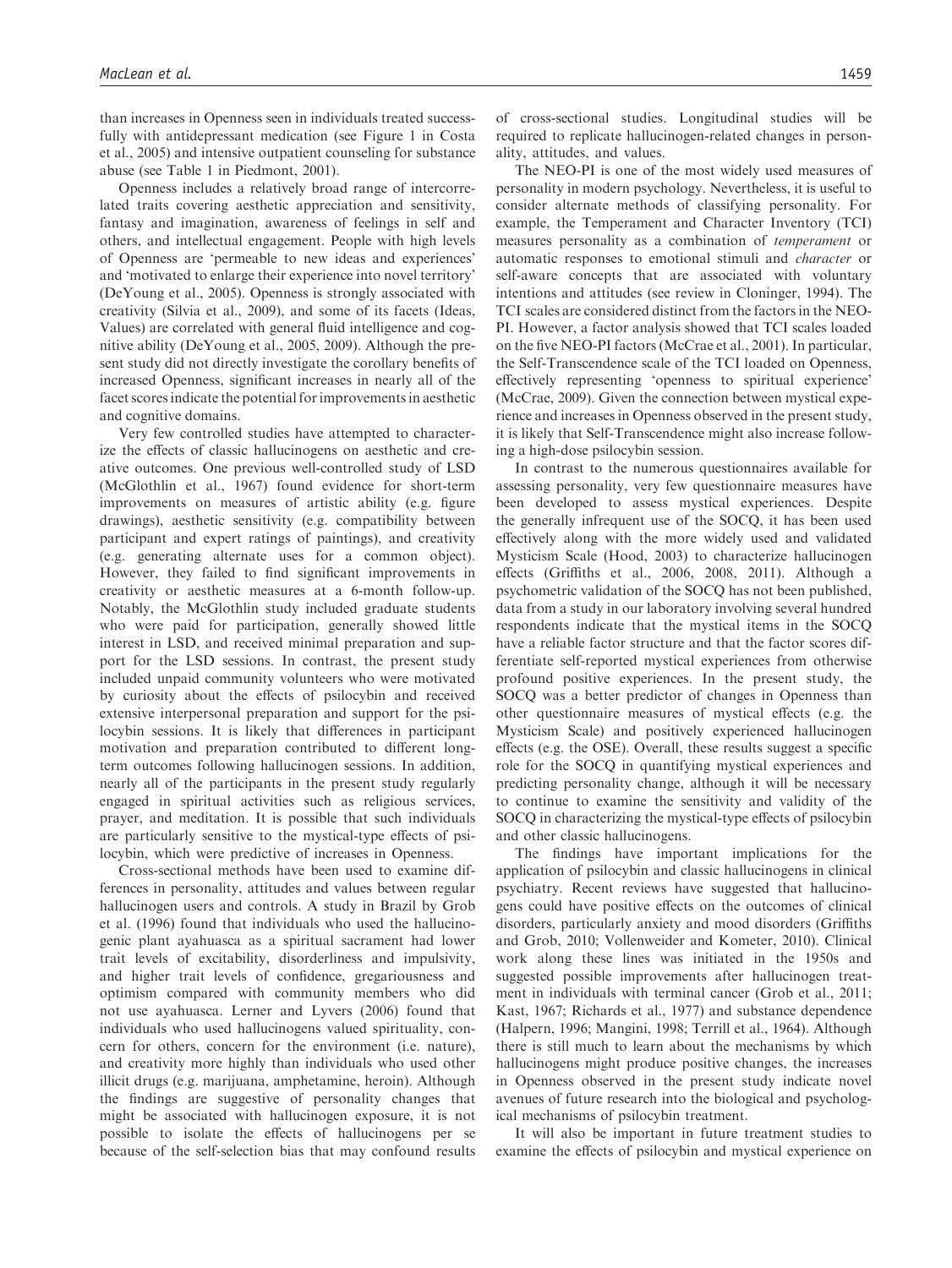changes in maladaptive personality traits. For example, although we did not observe decreases in mean Neuroticism (feeling tense, anxious, moody, or insecure), which was nearly 1 SD below normal at baseline, reductions in Neuroticism have been observed in patients undergoing treatment for depression (Costa et al., 2005) and substance abuse (Piedmont, 2001). Similarly, reductions in Neuroticism might accompany reductions in anxiety and depressed mood following psilocybin treatment in patient populations (e.g. individuals with advanced-stage cancer; Grob et al., 2011). In addition, although the present study focused on personality change following a single high-dose session, it is possible that multiple sessions would be associated with changes in additional domains besides Openness.

In conclusion, the present results indicate that a high dose of psilocybin administered under supportive conditions produced increases in Openness, consistent with participants' subjective claims of the long-term effects of hallucinogens. Importantly, participants who had a complete mystical experience during their high-dose session, but not others, showed enduring increases in Openness, suggesting that other mystical experiences could occasion similar change. Qualitative research has documented sudden and dramatic positive changes in attitudes, values and behaviors following spontaneous mystical or spiritual experiences (Miller, 2004; Paloutzian et al., 1999). Further, correlational research has highlighted a role for spirituality in addiction recovery (Kelly et al., 2011) and in coping with life-threatening illnesses such as cancer (McCoubrie and Davies, 2006), which may account for the potential efficacy of psilocybin in the aforementioned treatment of addictions and cancer distress. Future research should continue to investigate the conditions – both pharmacological and non-pharmacological – that might occasion mystical experiences, as well as describe their potential longterm consequences.

#### Funding

This research was supported by grants from NIDA (R01DA03889; T32DA007209), the Council on Spiritual Practices, the Heffter Research Institute, and the Betsy Gordon Foundation.

#### Conflict of interest

The authors declare that they have no conflicts of interest.

#### Acknowledgments

We thank Margaret Klinedinst, Samantha Gebhart and Ashley Bathgate for data management, as well as the authors and contributors to the two original studies upon which this analysis was based.

## Notes

- 1. The overall pattern of results was similar between Study 1 and Study 2. In participants who had a complete mystical experience, there were no differences between the studies in Openness change ( $p = 0.11$ ) or in Openness at screening  $(p = 0.28)$ , post-test  $(p = 0.69)$  or follow-up  $(p = 0.36)$ .
- 2. Three participants in Study 2 met the criteria for a complete mystical experience during their 20 mg/70 kg (i.e. moderately high dose) psilocybin session but not during their

30 mg/70 kg (i.e. high dose) session. Including these participants in the 'complete mystical experience' group  $(n = 33)$ did not change the reported results.

## References

- Bouchard Jr TJ, Lykken DT, McGue M, Segal NL and Tellegen A (1990) Sources of human psychological differences: the Minnesota Study of Twins Reared Apart. Science 250: 223–228.
- Cloninger CR (1994) Temperament and personality. Curr Opin Neurobiol 4: 266–273.
- Costa Jr PT, Bagby RM, Herbst JH and McCrae RR (2005) Personality self-reports are concurrently reliable and valid during acute depressive episodes. J Affect Disord 89: 45-55.
- Costa Jr PT, Herbst JH, McCrae RR and Siegel IC (2000) Personality at midlife: stability, intrinsic maturation, and response to life events. Assessment 7: 365–378.
- Costa Jr PT and McCrae RR (1992) Revised NEO Personality Inventory (NEO-PI-R) and NEO Five Factor Inventory (NEO-FFI) Professional Manual. Odessa, FL: Psychological Assessment Resources.
- DeYoung CG, Peterson JB and Higgins DM (2005) Sources of openness/intellect: cognitive and neuropsychological correlates of the fifth factor of personality. J Pers 73: 825–858.
- DeYoung CG, Shamosh NA, Green AE, Braver TS and Gray JR (2009) Intellect as distinct from Openness: differences revealed by fMRI of working memory. J Pers Soc Psychol 97: 883-892.
- Digman JM (1990) Personality structure: emergence of the five-factor model. Annu Rev Psychol 41: 417–440.
- Dittrich A (1998) The standardized psychometric assessment of altered states of consciousness (ASCs) in humans. Pharmacopsychiatry 31(Suppl 2): 80–84.
- Doblin R (1991) Pahnke's good friday experiment: a long-term followup and methodological critique. J Transpers Psychol 23: 1–28.
- Glennon RA, Titeler M and McKenney D (1984) Evidence for the 5- HT2 involvement in the mechanism of action of hallucinogenic agents. Life Sci 35: 2505–2511.
- Griffiths RR and Grob CS (2010) Hallucinogens as medicine. Scientific American December: 77–79.
- Griffiths RR, Johnson MW, Richards WA, Richards BR, McCann UD and Jesse R (2011) Psilocybin-occasioned mystical-type experiences: immediate and persisting dose-related effects. Psychopharmacology (Berl) 00:00–00.
- Griffiths RR, Richards WA, Johnson MW, McCann UD and Jesse R (2008) Mystical-type experiences occasioned by psilocybin mediate the attribution of personal meaning and spiritual significance 14 months later. J Psychopharmacol 22: 621–632.
- Griffiths RR, Richards WA, McCann U and Jesse R (2006) Psilocybin can occasion mystical-type experiences having substantial and sustained personal meaning and spiritual significance. Psychopharmacology (Berl) 187: 268–283; discussion 284–292.
- Grob CS, Danforth AL, Chopra GS, et al. (2011) Pilot study of psilocybin treatment for anxiety in patients with advanced-stage cancer. Arch Gen Psychiatry 68: 71–78.
- Grob CS, McKenna DJ, Callaway JC, et al. (1996) Human psychopharmacology of hoasca, a plant hallucinogen used in ritual context in Brazil. J Nerv Ment Dis 184: 86–94.
- Halpern JH (1996) The use of hallucinogens in the treatment of addiction. Addict Res 4: 177–189.
- Hood RW (1975) The construction and preliminary validation of a measure of reported mystical experience. J Sci Study Relig 14: 29–41.
- Hood RW (2003) Conceptual and empirical consequences of the unity thesis. In: Belzen JA and Geels A (eds) Mysticism: A Variety of Psychological Perspectives. New York: Rodopi, 17–54.